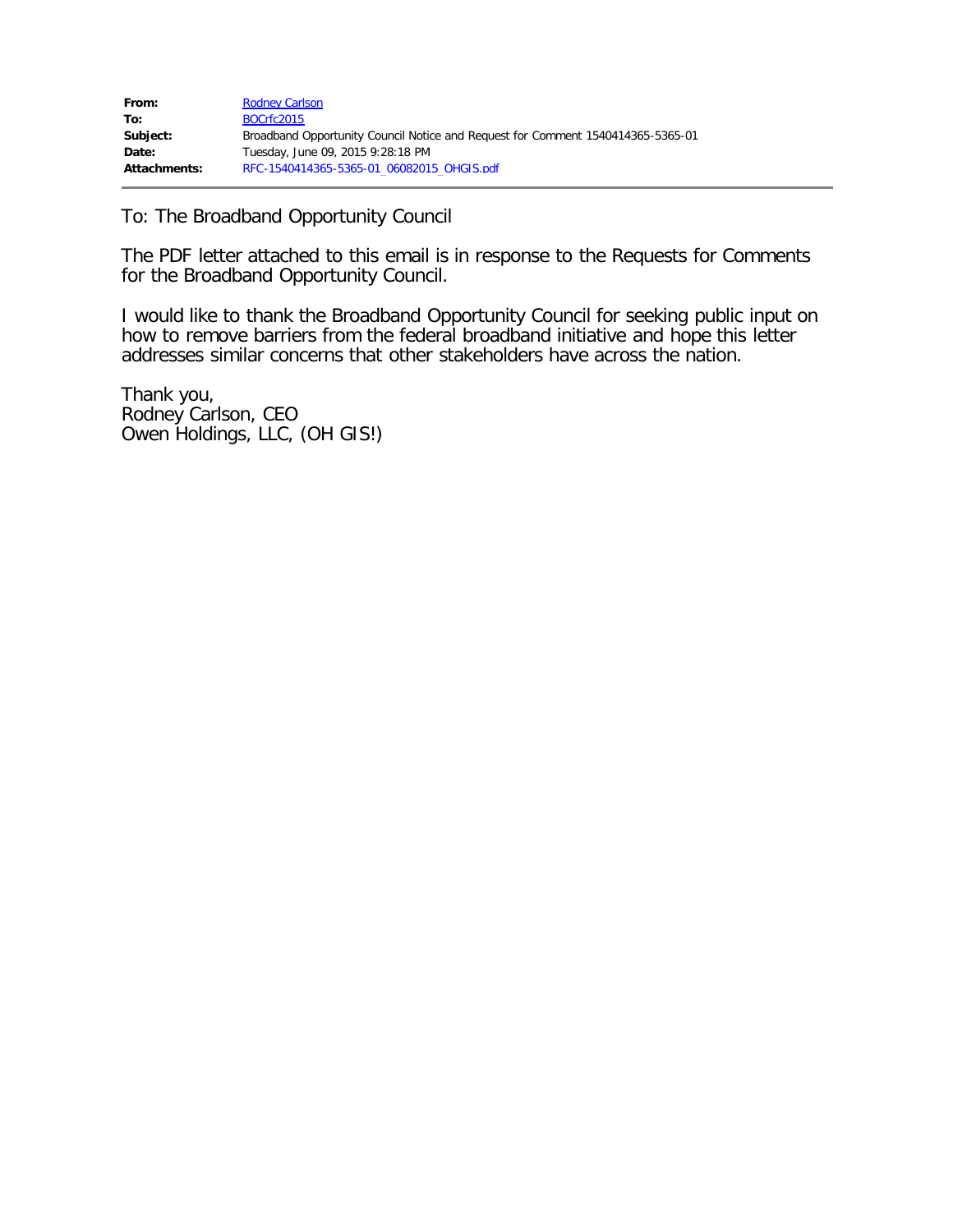Letter to the "Broadband **Opportunity** Council Notice and Request for Comment"

Policy Recommendations for consideration by the Broadband Opportunity Council, dated April 28, 2015. Docket number: 1540414365-5365-01

Rodney Carlson, CEO, Owen Holdings, LLC. (OH GIS!)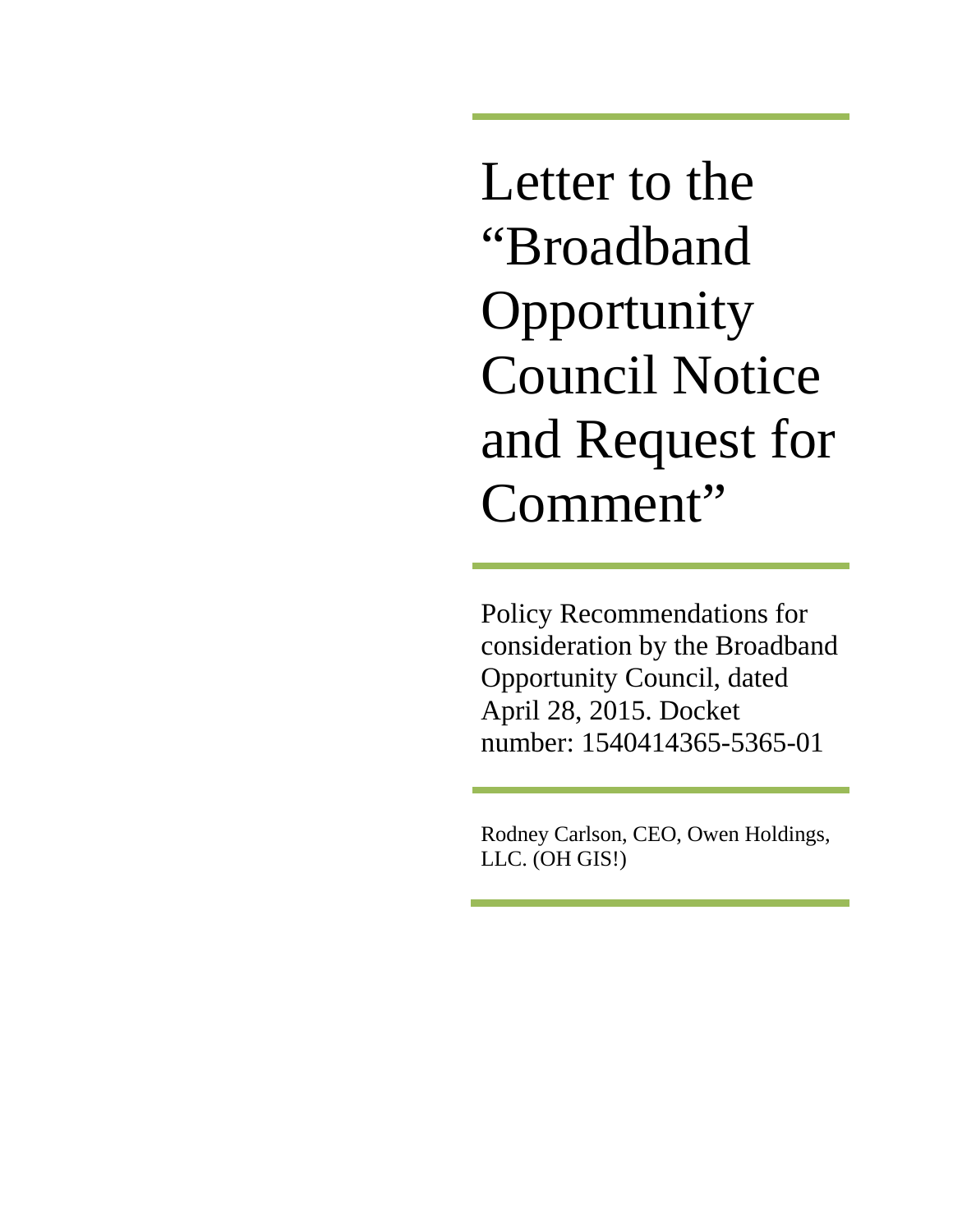# **Table of Contents**

| 1. |     |                                                                            |
|----|-----|----------------------------------------------------------------------------|
|    | 1.1 |                                                                            |
|    | 1.2 |                                                                            |
|    | 1.3 |                                                                            |
|    | 1.4 |                                                                            |
|    | 1.5 |                                                                            |
|    | 1.6 |                                                                            |
| 2. |     |                                                                            |
|    | 2.1 |                                                                            |
|    | 2.2 |                                                                            |
|    | 2.3 | NTIA National Broadband Map and National Broadband Network System  10      |
|    | 2.4 |                                                                            |
|    | 2.5 |                                                                            |
|    | 2.6 |                                                                            |
|    | 2.7 | Provide Rebates, Subsidies or Price Caps on Under 25Mbps/3Mbps Services 14 |
|    | 2.8 |                                                                            |
| 3. |     |                                                                            |
|    | 3.1 |                                                                            |
|    | 3.2 |                                                                            |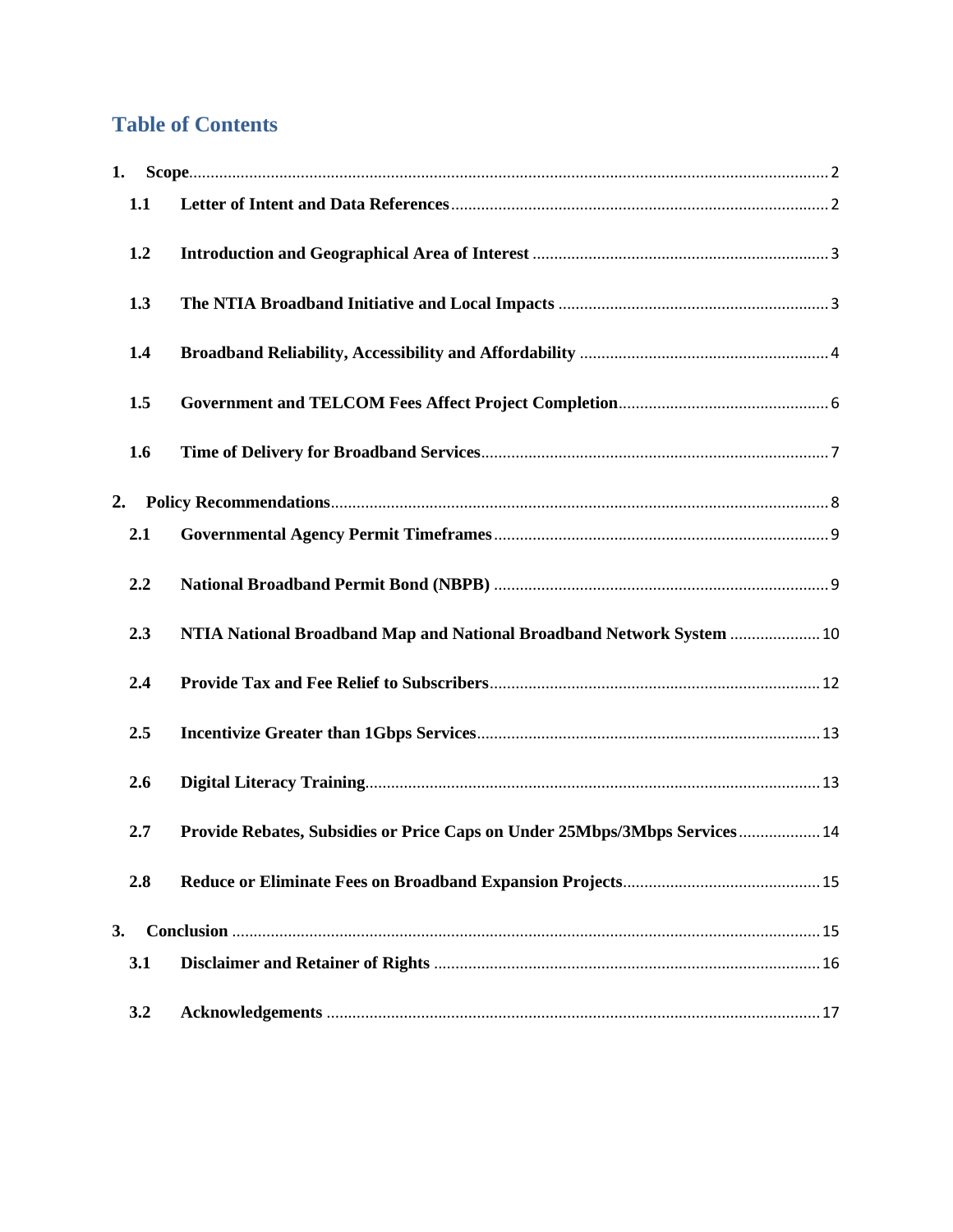# <span id="page-3-0"></span>**1. Scope**

This letter is in response to the "Broadband Opportunity Council Notice and Request for Comments" (RFC), Docket Number: 1540414365-5365-01, based on the Presidential Memorandum "Expanding Broadband Deployment and Adoption by Addressing Regulatory Barriers and Encouraging Investment and Training". The qualification for these comments falls under Section 3(a) of the Presidential Memorandum, as an interested party.<sup>[1](#page-3-2)</sup> The RFC letter is adhering to the Open Government Directive on public comments<sup>[2](#page-3-3)</sup>.

# <span id="page-3-1"></span>**1.1 Letter of Intent and Data References**

The intent of this RFC letter is to assist the Broadband Opportunity Council (BOC) in identifying barriers that restrict or even prohibit economic growth. Broadband Deployment efforts instituted by both the President and the Congress, in a bi-partisan effort, provide an enormous boost to the economy<sup>[3](#page-3-4)</sup>. However, due to the slow implementation of the Grants awarded by the NTIA and other government agencies, causes the reports issued by the FCC and the NTIA to lose its luster. The timing of reports based on the constant changing broadband landscape will actually have a better than expected year in 2015.

All data references are from governmental websites or reports and indicated in the footnotes, where appropriate. This letter will several aspects of Broadband services and policies within: wireline Broadband, download speeds and best standard construction practices within the area of interest. The policy recommendations should be applicable to other government

<span id="page-3-4"></span><span id="page-3-3"></span>

<span id="page-3-2"></span><sup>&</sup>lt;sup>1</sup> http://www.ntia.doc.gov/press-release/2015/broadband-opportunity-council-seeks-comment<br><sup>2</sup> http://www.ntia.doc.gov/comment-policy<br><sup>3</sup> http://www.ntia.doc.gov/blog/2015/broadband-infrastructure-case-studies-released-ho game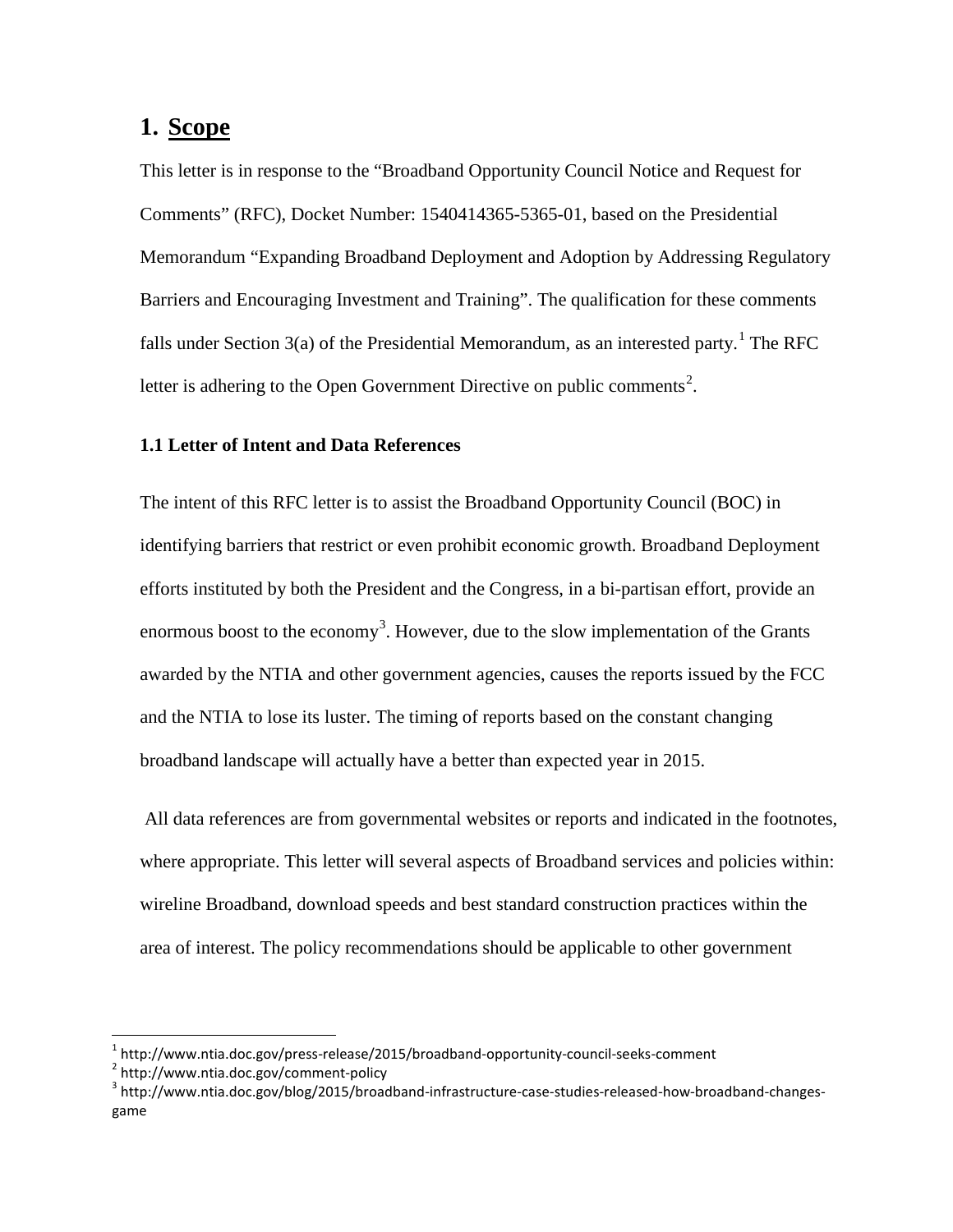agencies and shared freely, to reduce the waste of resources and promote commerce in accordance to the Open Government Directive $4$ .

#### <span id="page-4-0"></span>**1.2 Introduction and Geographical Area of Interest**

This RFC letter is focusing on the area of Arizona Congressional District 06 (AZ-06)<sup>[5](#page-4-3)</sup>. The AZ-06 Congressional District has a unique blend of high-income housing, mixed with lower income native nations and rural landowners. There are two native nations located within the AZ-0[6](#page-4-4), the Salt River-Pima<sup>6</sup> and the Fort McDowell<sup>[7](#page-4-5)</sup>. This gives the BOC and the NTIA an excellent location to determine the effectiveness of the various NTIA programs, as listed below.

# <span id="page-4-1"></span>**1.3 The NTIA Broadband Initiative and Local Impacts**

The Broadband initiative is an example of well-intended action, but contains some misguided policy execution. Since 2009, with the passing of the American Recovery and Reinvestment Act of 2009 (ARRA), numerous federal programs have attempted to bridge the Broadband gap and they include Broadband Technology Opportunities Program (BTOP), State and Local Implementation Grant Program (SLGIP), State Broadband Initiative (SBI) and the National Broadband Map (NBM)<sup>[8](#page-4-6)</sup>. Beginning in 2015, the NTIA started to terminate the grant programs. Without the funding from the grant programs, the task of providing Broadband to rural communities will be even more difficult, if not impossible. Every day, the

<span id="page-4-2"></span> $4$  Whitehouse.gov Memorandum on the Broadband Assets in 2010:

<span id="page-4-3"></span>https://www.whitehouse.gov/sites/default/files/omb/assets/memoranda\_2010/m10-06.pdf<br><sup>5</sup> Arizona Congressional District 06: http://www.broadbandmap.gov/summarize/state/arizona/congressionaldistricts/06

<span id="page-4-5"></span><span id="page-4-4"></span><sup>&</sup>lt;sup>6</sup> Salt River http://www.broadbandmap.gov/summarize/native-nations/salt-river<br><sup>7</sup> Fort McDowell: http://www.broadbandmap.gov/summarize/native-nations/fort-mcdowell 8 http://www.ntia.doc.gov/category/grants

<span id="page-4-6"></span>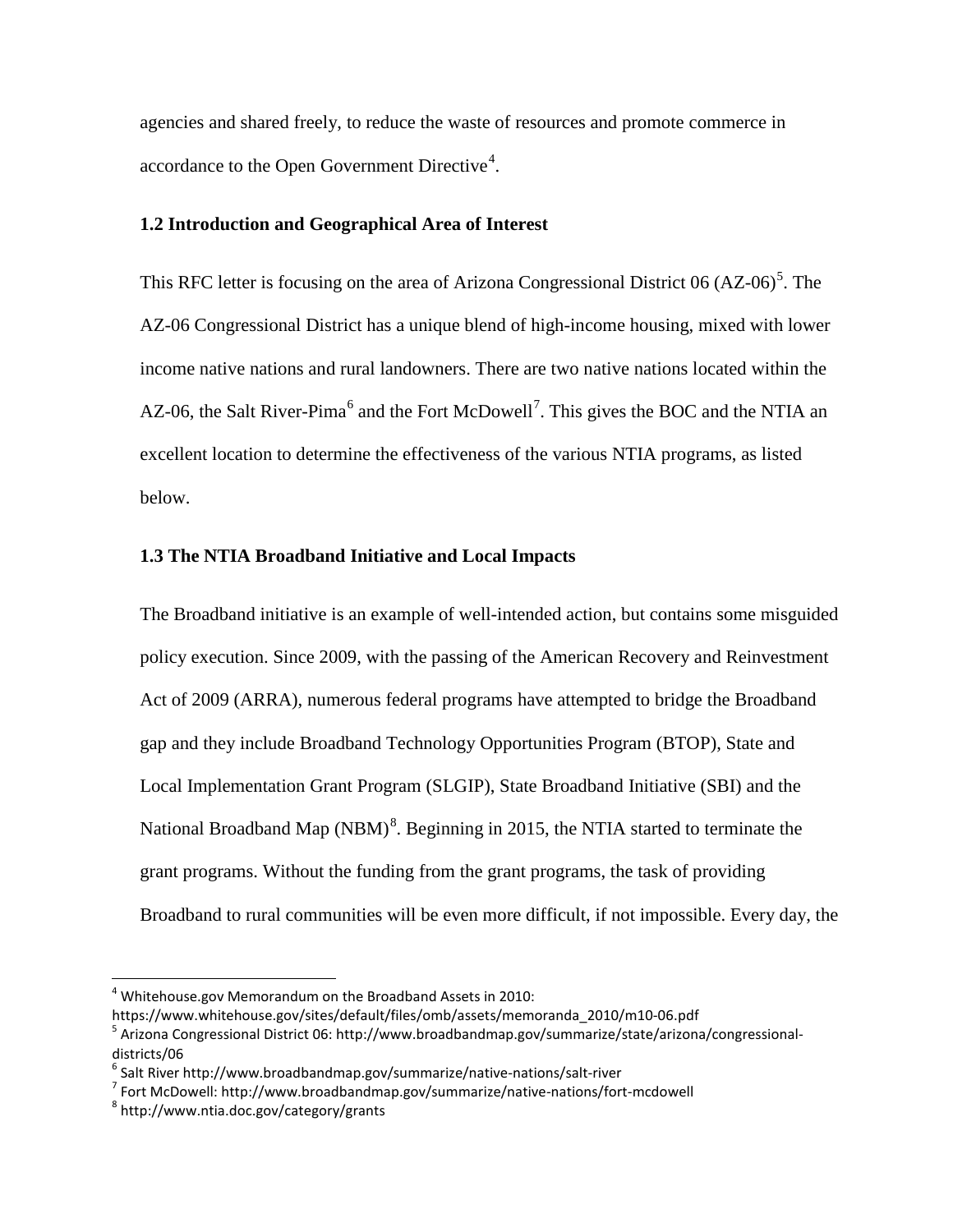rural broadband divide increases. Despite all of the efforts and new programs put forth by the federal government. There is not a one size fits all solution to fixing the broadband divide, due to missing several barriers that affect local delivery of broadband services.

The local impacts of the Broadband Initiative have been profound. Within AZ-06, several new companies have started up and construction is completing on new Fiber-to-the-Home (FTTH) within the district.

Reliability and accessibility are only two components of a stable broadband network and they are the most often talked about<sup>[9](#page-5-1)</sup>. However, there is a third component, affordability.

# <span id="page-5-0"></span>**1.4 Broadband Reliability, Accessibility and Affordability**

Reliability, due to single points of failure, the Broadband system has vulnerabilities at critical choke points throughout the country. Safety and security of our nation's broadband networks should be a high priority considering the economic impacts<sup>[10](#page-5-2)</sup>. Compounding these choke points are the various stakeholder positions at the federal, state, county, city, native nations, non-incorporated rural towns and other independent government agencies. Not to mention the TELCOM providers, both private and public have varied interests and methods to provide their services. These varied positions cause numerous project delays, cost overruns, and in extreme cases, cancellation of Broadband service expansions.

Accessibility for wireline services within AZ-06, are at 97.4 percent accessibility rate to the greater than 100Mbps data range as compared to the nation at 64.8 percent. In AZ-06, only

<span id="page-5-1"></span><sup>&</sup>lt;sup>9</sup> Arizona Congressional District 06: http://www.broadbandmap.gov/summarize/state/arizona/congressionaldistricts/06

<span id="page-5-2"></span><sup>&</sup>lt;sup>10</sup> NTIA Broadband Infrastructure Changes the Game: http://www.ntia.doc.gov/blog/2015/broadbandinfrastructure-case-studies-released-how-broadband-changes-game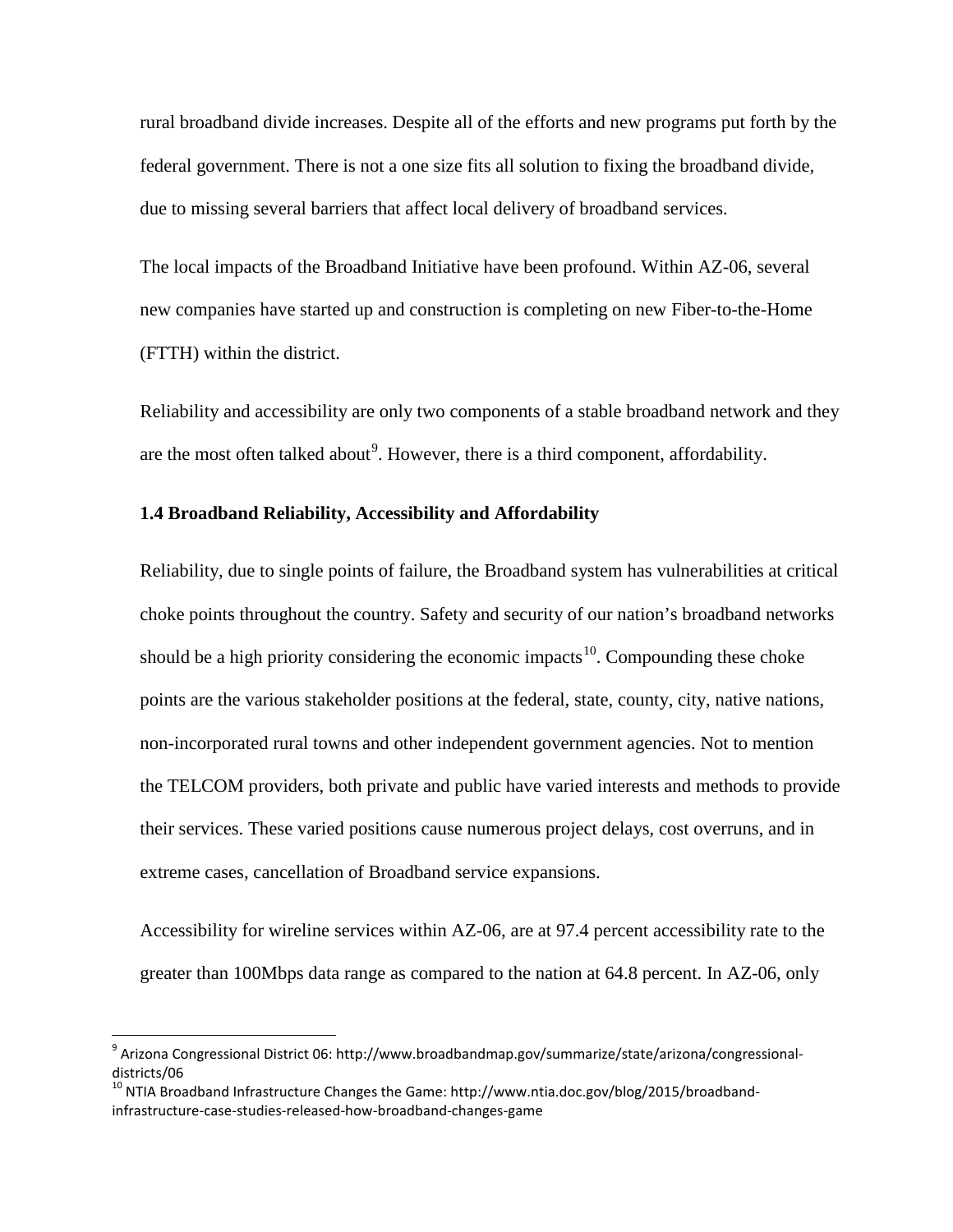2.5 percent of the population has access to the 1Gbps or higher range compared to 7.9 percent for the rest of the nation. AZ-06 has a population of 742,940 with 377,846 household units<sup>[11](#page-6-0)</sup>. The Salt-River native nation has 57.4 percent accessibility rate to the 100Mbps data range and no access to the 1Gbps range. The Salt-River native nation has a population of 6,231 with 2,873 housing units<sup>[12](#page-6-1)</sup>. The Fort McDowell native nation has 11.6 percent accessibility rate to the 100Mbps data range and no access to the 1Gbps data range. The Fort McDowell native nation only has a population of 1,012 and 340 housing units<sup>[13](#page-6-2)</sup>.

Not all of the benefits that broadband services provide are satisfying the individual subscribers at Cox and CenturyLink, the two largest TELCOM providers of broadband services in the AZ-06 district, saw their customer satisfaction scores fall in  $2015^{14}$  $2015^{14}$  $2015^{14}$ .

Affordability, an average broadband consumer can expect roughly ten to twenty-five percent increase to their monthly subscription rates. These increases come in the form of monthly charges, usage surcharges, taxes, fees and surcharges, placed on their monthly subscriber bill by mult[i](#page-18-1)ple governmental agencies<sup>i</sup>. These rate increases can cause a broadband subscriber to drop service, even though they have accessibility to the service. When an individual subscriber drops their service, it places a burden on other businesses (such as a coffee shops), public facilities (libraries) and other TELCOM providers to "provide free access<sup>ii</sup>" via an alternate method.

<span id="page-6-0"></span> <sup>11</sup> Arizona US Congressional District 06: http://www.broadbandmap.gov/summarize/state/arizona/congressionaldistricts/06<br><sup>12</sup> Salt River Native Nation: http://www.broadbandmap.gov/summarize/native-nations/salt-river

<span id="page-6-1"></span>

<span id="page-6-2"></span><sup>&</sup>lt;sup>13</sup> Fort McDowell Native Nation: http://www.broadbandmap.gov/summarize/native-nations/fort-mcdowell<br><sup>14</sup> American Consumer Satisfaction Index: http://www.theacsi.org/news-and-resources/customer-satisfaction-

<span id="page-6-3"></span>reports/reports-2015/acsi-telecommunications-and-information-report-2015/acsi-telecommunications-andinformation-report-2015-download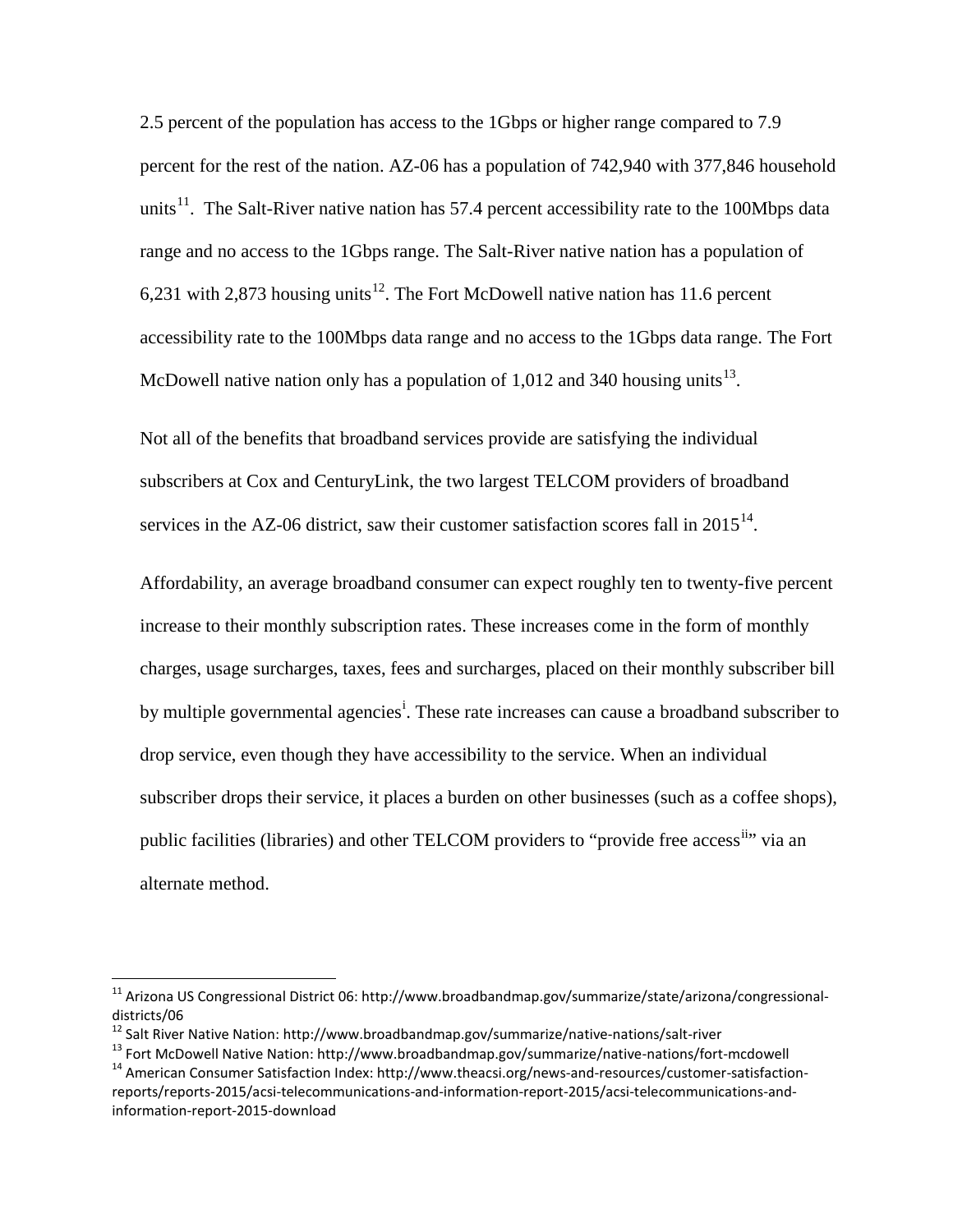Roughly, 29 percent of nation has not adopted home internet service due to the cost of the broadband services<sup>15</sup>. In AZ-06, the vast range of incomes, gives a deceptive look at who is actually subscribing to Broadband services. The Fort McDowell native nation, population of 1,012, receives 91.2 percent coverage at speed up to  $3Mbps^{16}$  $3Mbps^{16}$  $3Mbps^{16}$ , which is far below the new standards, but was acceptable prior to the FCC updating the rules on January 29,  $2015^{17}$ . The policy issue is, did the FCC consider the costs due to the sudden policy change to disadvantaged subscribers? Does the FCC consider it fair to change the regulation after many years of reliable service to a group of disadvantaged citizens?

Reliability, accessibility and affordability are not the only barriers TELCOM providers face; they also have to procure extra fees from subscribers to compensate for the lost income from the fees paid to the government. These service fees can include completing installation of new Broadband services, update existing networks, or provide service to a new location outside of their existing franchise agreements.

# <span id="page-7-0"></span>**1.5 Government and TELCOM Fees Affect Project Completion**

The government at all levels are charging onerous amounts of fees to TELCOM providers, TELCOM design engineers, permit requestor(s) and general contractors during the broadband construction phase. These numerous fees play a significant role in how efficiently federal broadband projects meet deadlines.

<span id="page-7-1"></span><sup>&</sup>lt;sup>15</sup> Competition Among US Broadband Service Providers: http://www.esa.gov/sites/default/files/competition-<br>among-us-broadband-service-providers.pdf

<span id="page-7-3"></span><span id="page-7-2"></span><sup>&</sup>lt;sup>16</sup> Fort McDowell Native Nation: http://www.broadbandmap.gov/summarize/native-nations/fort-mcdowell<br><sup>17</sup> https://transition.fcc.gov/Daily Releases/Daily Business/2015/db0129/DOC-331760A1.pdf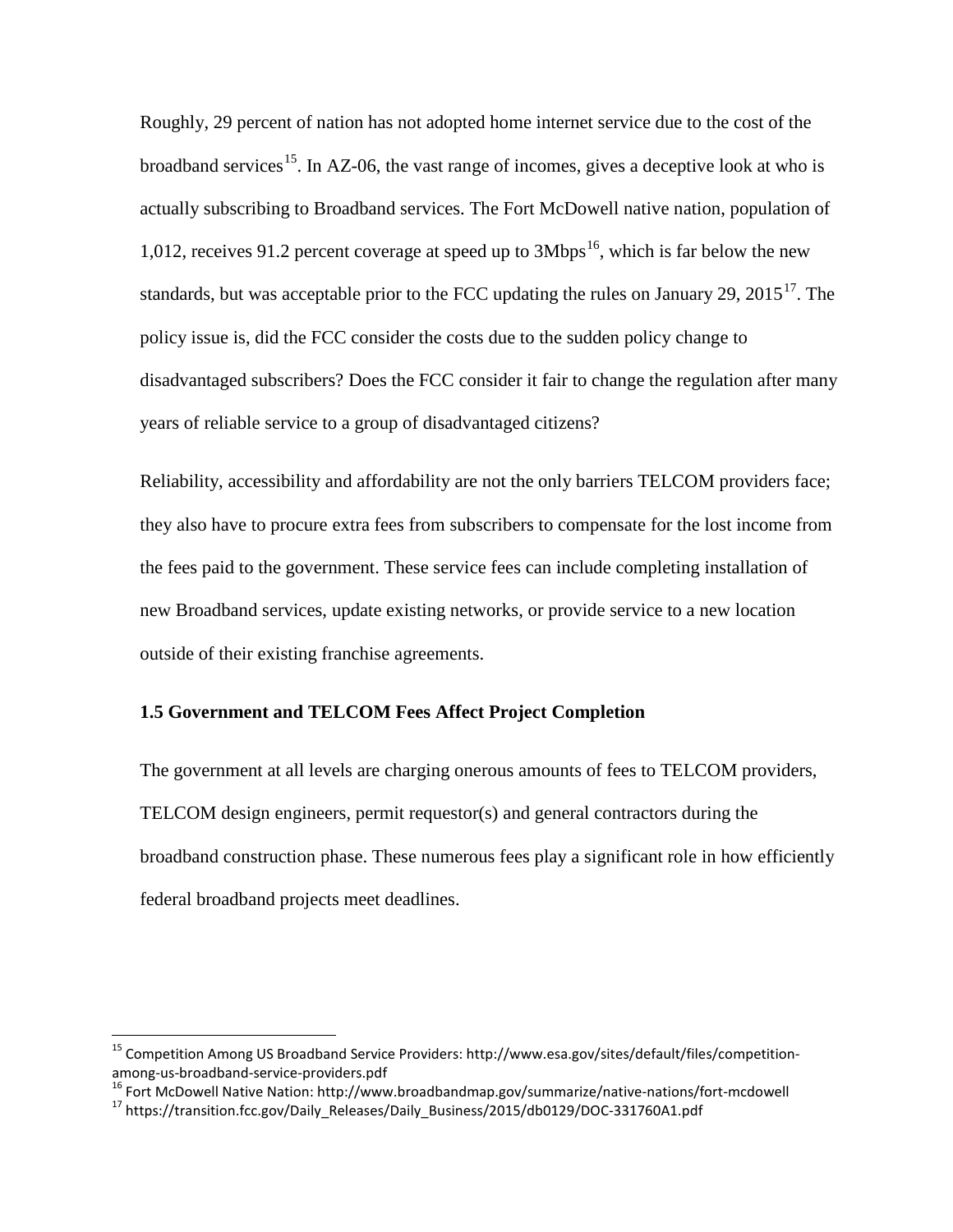There was a particular project within AZ-06, to connect a TELCOM provider tier-3 (middle mile) to a tier-4 (outer mile)  $^{18}$  $^{18}$  $^{18}$  neighborhood, at the ISP network level, prior to distribution to the households. While the project was in the design and implementation phase, there was over \$22,000 in fees to the government agencies, which caused a delay of thirty-one (31) days. The design was approved, another set of fees were paid to the same government agencies for the inspections, safety and other stakeholder fees to install the equipment these fees totals ~\$16,000. The final fee was the municipal bond that was paid in full totaling \$135,050 to begin the construction. Reducing these fees lowers the cost of delivery and in turn passed on to the subscribers; the federal government should be proactive in creating an open market for lower cost for broadband services.

Consolidating or eliminating the numerous fees, mentioned above to TELCOM providers will be a great first step in delivering broadband services more effectively on federally awarded grant projects. All of the TELCOM providers understand that there are numerous stakeholders involved in the process and that a review and proper implementation of the design plan must take place prior to beginning any construction project. The issue becomes the amount of time and wasted resources due to not getting all parties onboard with the project in a timely manner.

## <span id="page-8-0"></span>**1.6 Time of Delivery for Broadband Services**

TELCOM providers face a time crunch for the delivery of Broadband services to the subscriber. There are a myriad of cost overruns ranging from redesigns, reroutes, and in extreme cases cancellations of customer orders. Many subscribers will drop services, or

<span id="page-8-1"></span><sup>&</sup>lt;sup>18</sup> Figure 1 Simplified View of Internet Network Connections: http://www.esa.doc.gov/reports/competitionamong-us-broadband-service-providers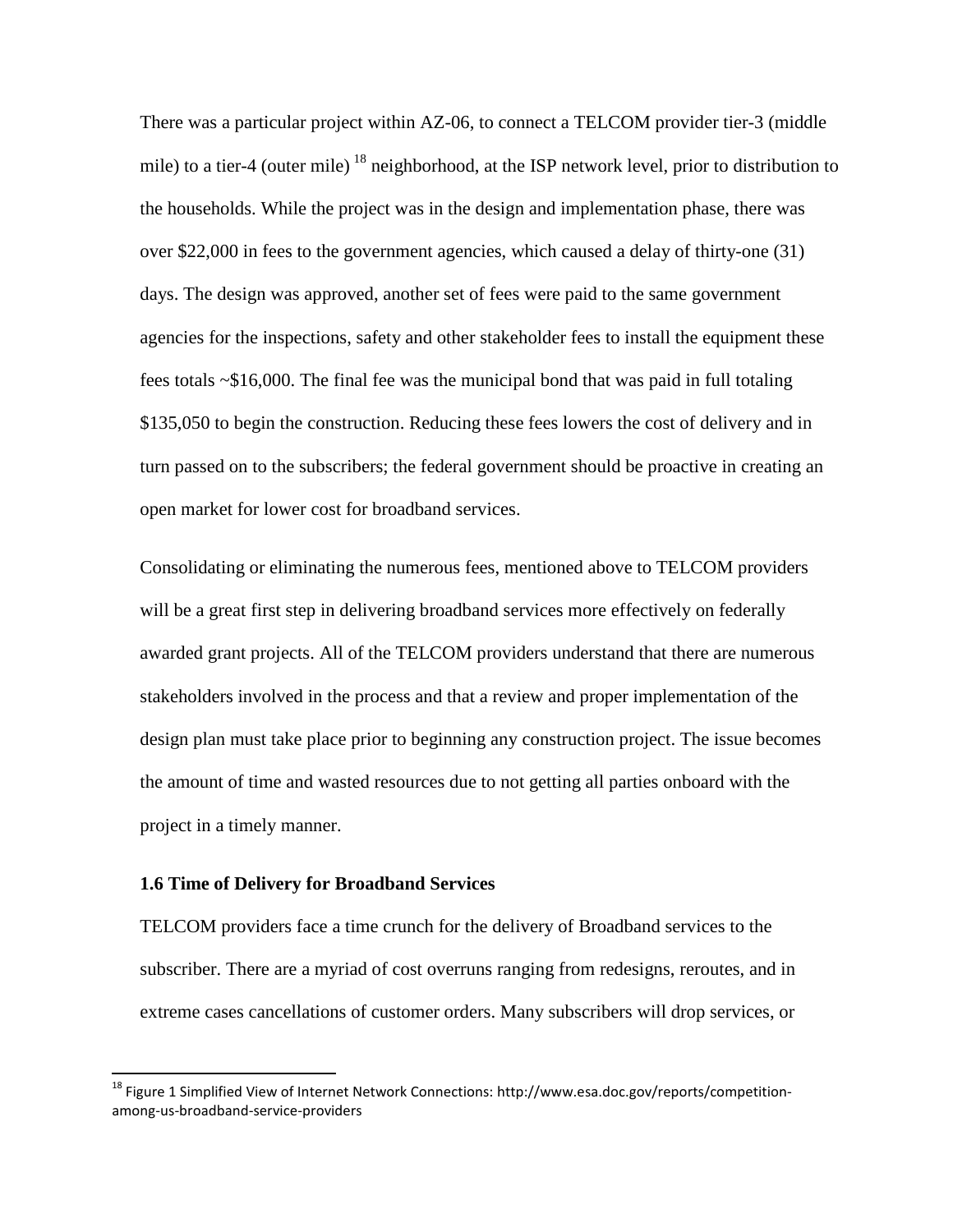cancel new orders with TELCOM providers for not being able to deliver on the before or on the date promised by the TELCOM provider. When the TELCOM provider is losing revenue on required broadband service areas based on a national standard. The TELCOM providers in turn, start aggressively pushing these cost overruns onto the subscriber(s) in the form of fees and lengthy contracts, to make providing the service profitable. This tactic forms a barrier for expanding Broadband service to the disadvantaged Broadband communities by TELCOM providers. These barriers have set back the American people several years, especially in the disadvantaged areas like the Salt-River and Fort McDowell native nations. The government will have to provide some form of assistance that is agreeable to the native nations due to the lack of incentive and density of subscribers to make it affordable.

# <span id="page-9-0"></span>2. **Policy Recommendations**

The BOC can make substantial improvements in eight key policy areas.

- Governmental agency permit timeframes
- Create a National Broadband Permit Bond system (NBPB)
- Continue and improve the National Broadband Map (NBM), and the National Broadband Network System (NBNS)
- Provide specific tax and fee relief to subscribers
- Incentivize the 1Gbps or higher broadband network infrastructure build-out
- Expand the Digital Literacy Training programs nationwide
- Provide rebates and/or price caps on outdated broadband services under 25Mbps/3Mbps to lower income families and disadvantaged locales.
- Reduce or eliminate fees for TELCOM providers on broadband expansion projects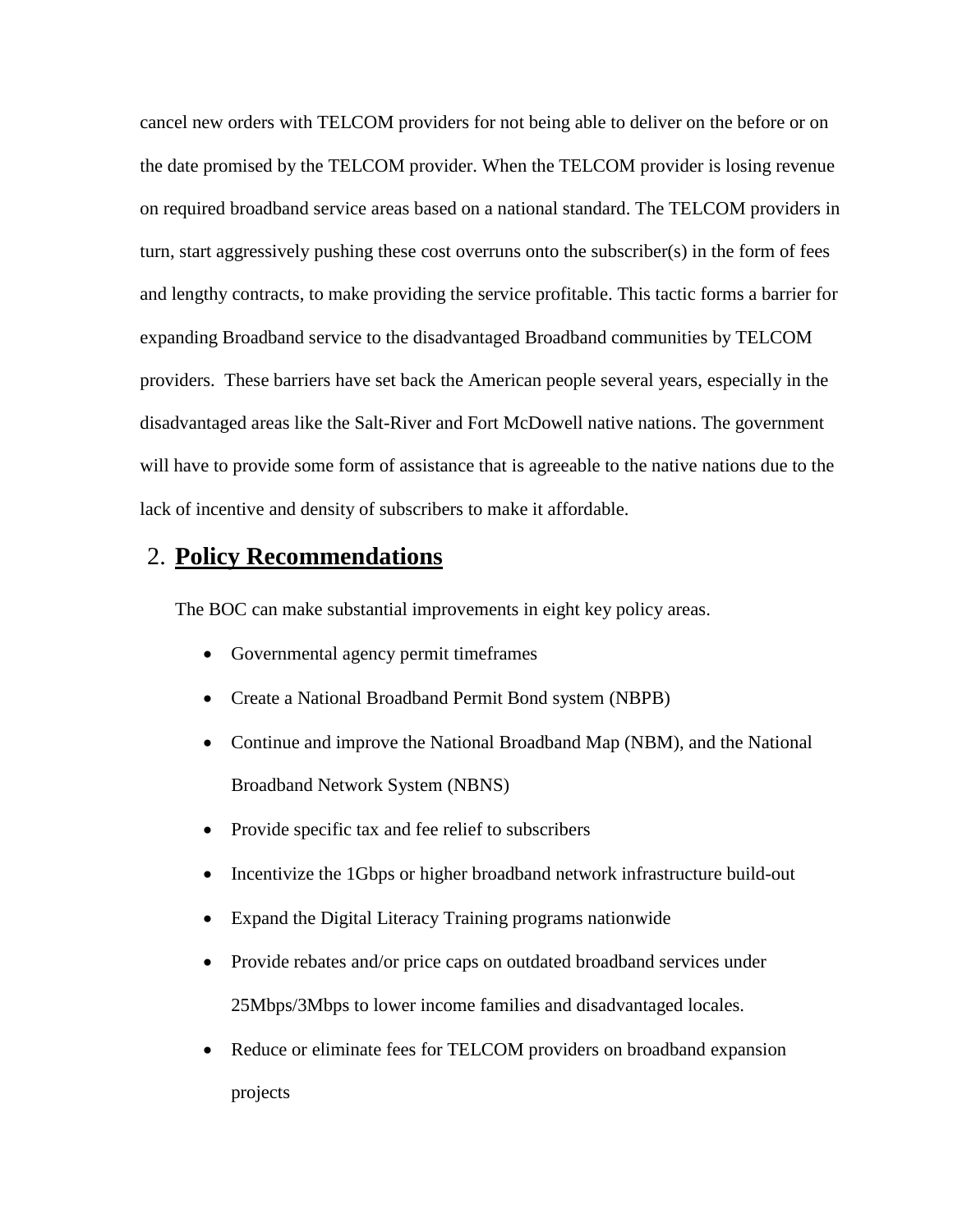# <span id="page-10-0"></span>**2.1 Governmental Agency Permit Timeframes**

The NTIA can address the way which federal, state, county, city, native nations and other independent governing agencies review Right-of-Way, access easements or other Broadband network improvements for the TELCOM providers (and their assignees). There are three primary areas that need reviewing are time, fees and delays.

- Many public agencies take anywhere from two days to six months, or even longer to review plans. The large variance on approval times costs TELCOM providers millions of dollars a year in construction delays, moving construction crews to multiple locations to avoid loss of productivity, pulling crews and equipment from a project site due to complications out of the TELCOM providers control and unnecessary work stoppages due to governmental agency interference with a Broadband construction project.
- The public agencies charge fees, which can run into the tens of thousands of dollars, need paying prior to issuing of the construction permit
- The public agencies can delay a permit due to:
	- o Location, such as busy intersections or major, minor or arterial streets
	- o TELCOM provider requesting the service upgrades
	- o Conflicting projects within the same area
- Implementing multiple permit bonds for a single build projects when there are multiple TELCOM providers within the same location

# <span id="page-10-1"></span>**2.2 National Broadband Permit Bond (NBPB)**

The BOC needs to simplify the construction practices within our Federal lands when it pertains to Broadband infrastructure. The goal of the BOC should be to build a system to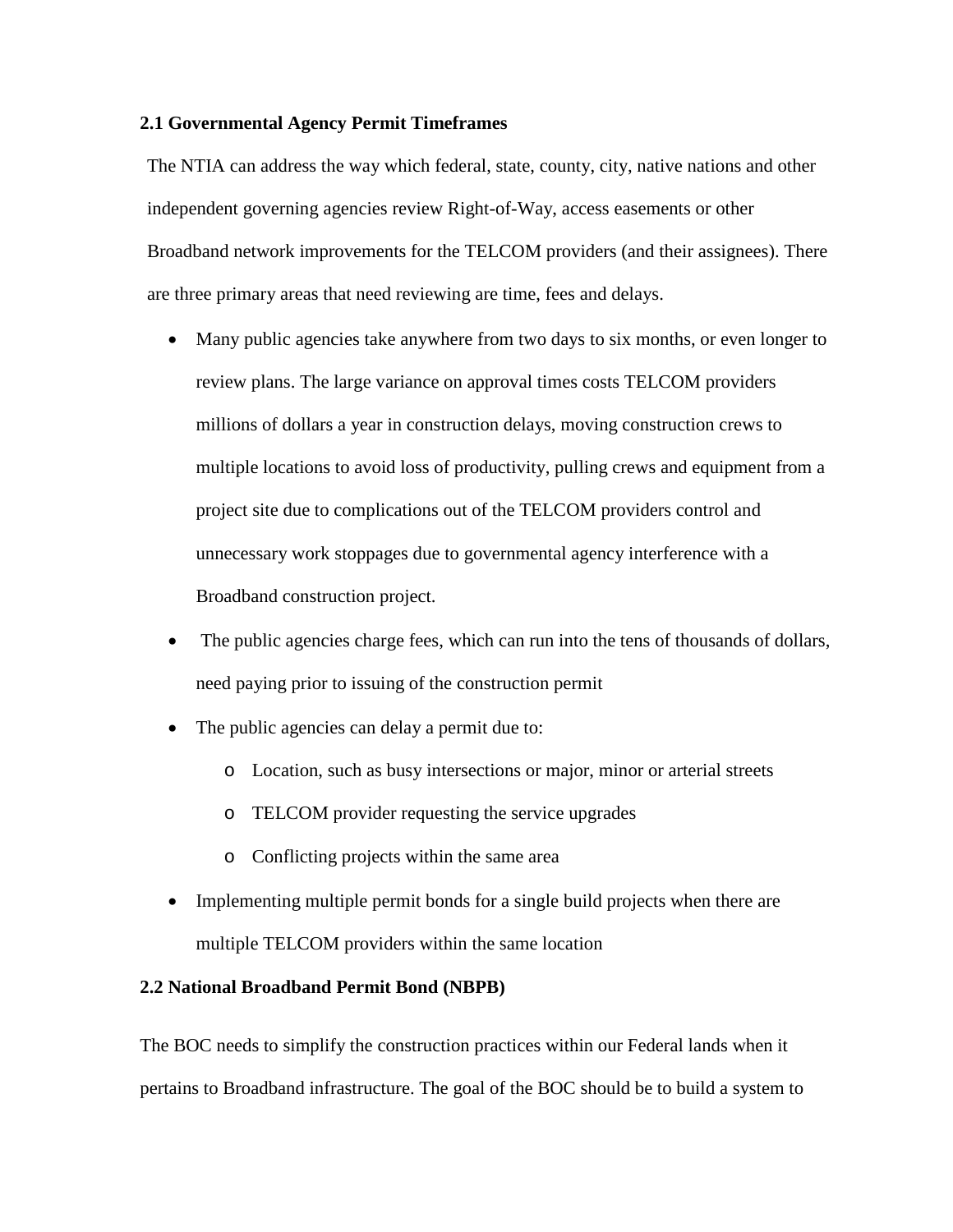alleviate the 'red tape' and to simplify the process by creating a certified National Broadband Permit Bond (NBPB) system. The NBPB bond is enforceable across multiple governmental agencies and contains legal language to give the superior rights for the duration of a TELCOM construction project. The NBPB must be issued for any TELCOM project that contains any of the following elements that fall under the NTIA's jurisdiction, such as, but not all inclusive to: permit construction, TELCOM line and/or conduit inspections (known as proofing) and design review to be initiated within 48 hours of permit submittal. The NBPB shall give the TELCOM provider unfettered access to execute the approved bond within the timeline agreed upon within the NBPB. The certified NBPB will contain a review timeline, project viability study and site visit(s) and project supervision at the BOC's discretion. The NBPB does not replace local jurisdiction, merely suspends the rights of the owner(s) until the Broadband project is complete and that all parties involved are working for the common goal of expanding the broadband network.

# <span id="page-11-0"></span>**2.3 NTIA National Broadband Map and National Broadband Network System**

The NBM<sup>[19](#page-11-1)</sup> provides the basic framework of coverage at Broadband.gov website. However, the map does not get into detail on where the Broadband network improvement projects are physically located. It is very difficult to determine who the TELCOM providers are on a street-by-street and house-by-house location. The map uses polygon geometry for a linebased feature, which is not a correct data type. A line-based feature can only be either a regular line or polyline with a width attribute attached to the feature as an element of the feature. The NBM is a great framework it will be a shame to leave behind to gather dust. The BOC needs to appropriate the proper funding to keep a maintained and updated dataset, with

<span id="page-11-1"></span><sup>&</sup>lt;sup>19</sup> http://www.broadbandmap.gov/blog/3328/national-broadband-map-has-helped-chart-broadband-evolution/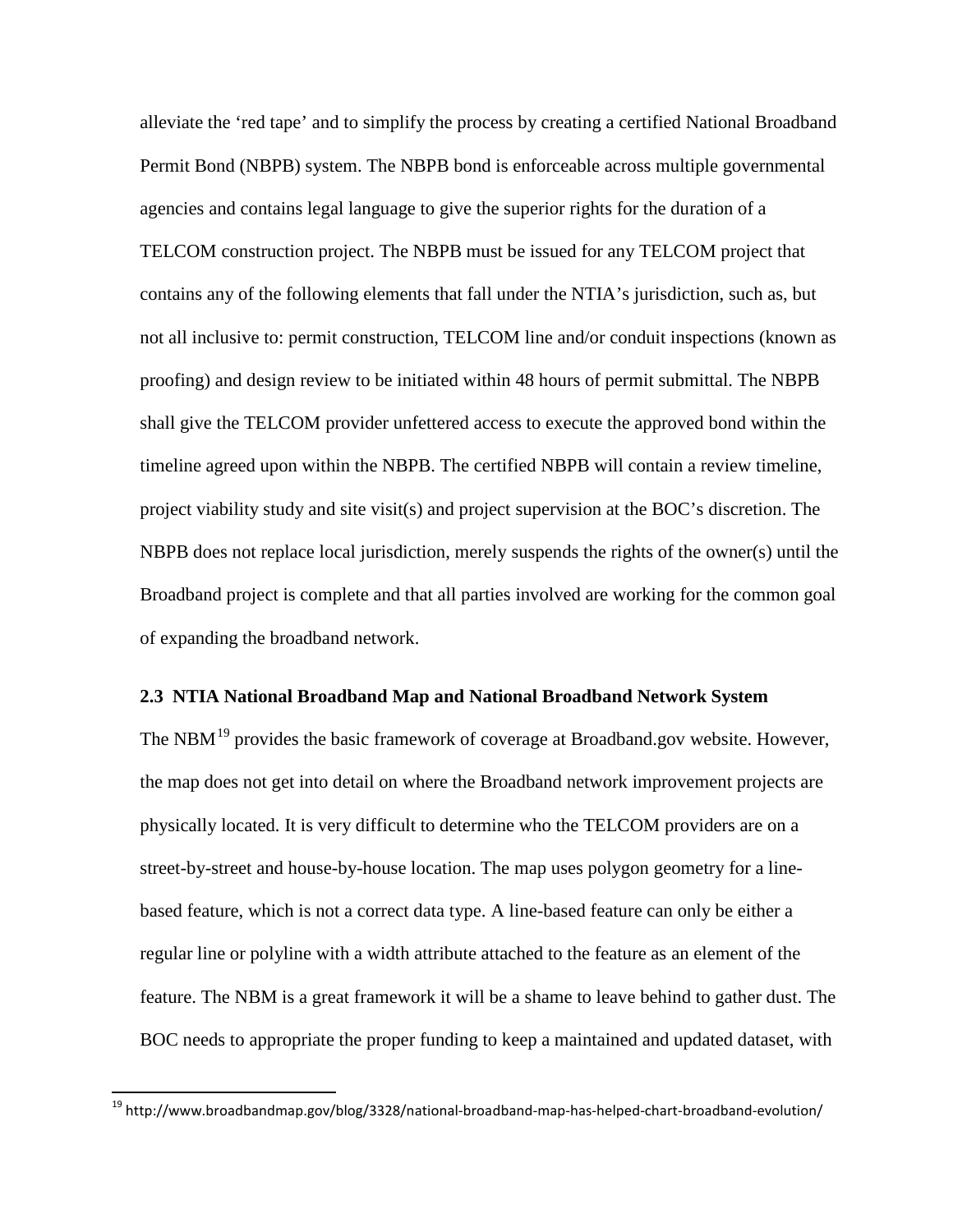proper staffing, at least a minimum of twice a year, if not more often, so it can be a resource for all agencies to use.

There are several pressing issues facing the TELCOM providers. The NBM needs to be the go to map for all interested parties. What the TELCOM providers forget is that even though they own the conduits, they exist with the permission of the public when placed in the rightsof-way, even when in a specifically dedicated Public Utility Easement (PUE)<sup>[iii](#page-18-3)</sup>. Fierce competition between TELCOM providers in the middle and last mile rings has driven costs up, not down, due to the increased demand for Broadband services<sup>20</sup>. The NBM does not differentiate between land barriers, such as streets, houses, property fences, etc. which impede in construction efforts to provide Broadband services.

The next action is the creation of a National Broadband Network System (NBNS) that tracks all forms of broadband services and their location using the NBPB. As taxpayers, we have the right to know where these assets exist within our public rights-of-way, excluding those for national security, and under the FOIA made available to the public in a format similar to the NBM. The NBNS must be setup as the "one-stop" resource for all things broadband by all of the interested parties. This will provide information necessary to make better decisions and provide a better portrait of the state of the nation's broadband network, than the aggregated data provided in most reports and letters referenced in this letter. Moving forward, no agency, in any form or capacity, can collect fees on Federal Grant projects. This includes other federal, state, county, city, native nation or other independent government agency that wins a Federal Grant. Example: The Arizona State Broadband Initiative approves a project that was awarded to it from the NBI. The national award number

<span id="page-12-0"></span><sup>&</sup>lt;sup>20</sup> http://www.esa.doc.gov/reports/competition-among-us-broadband-service-providers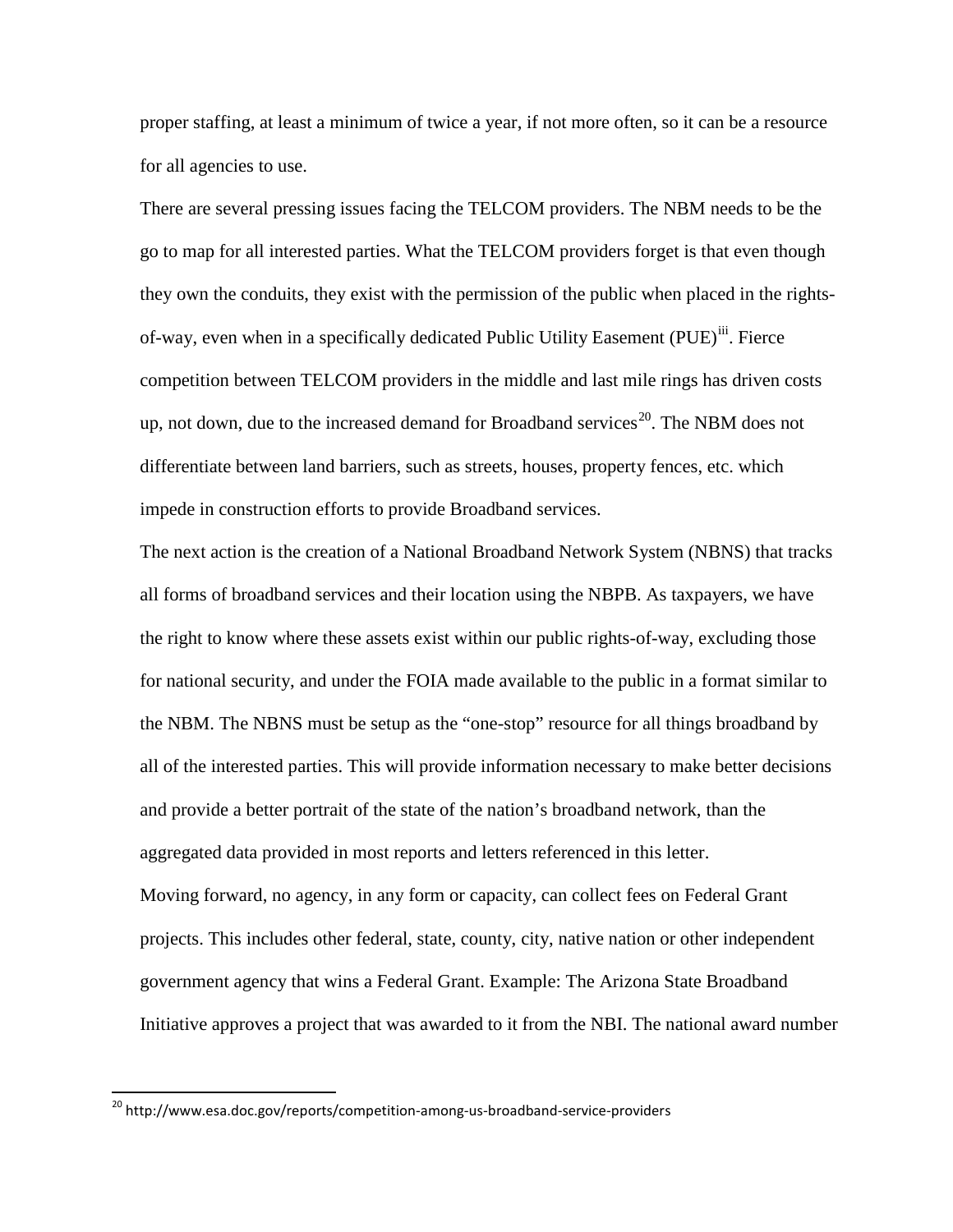will be track able, on the yet to be created, National Broadband Network System (NBNS), which is similar to the recovery.gov website<sup>[21](#page-13-1)</sup>.

Upgrading the reporting systems to cover multiple agencies will reduce the amount of wasted resources. The new reporting system will not be all-inclusive; however, the reporting system shall provide enough information for the interested parties to determine the success or failure of a given TELCOM project. All TELCOM project awards database that all agencies are required to verify prior to project review. The agency must get the case award number from the National Broadband Initiative (NBI) website prior to review and must place case number on the National Broadband Network System (NBNS).

# <span id="page-13-0"></span>**2.4 Provide Tax and Fee Relief to Subscribers**

Taxes and Fees at all levels of the TELCOM industry are overwhelming. Some of the fees are the 911, Federal Access Charge, Universal Service Fund  $(USF)^{22}$  $(USF)^{22}$  $(USF)^{22}$ , and the Federal Telecom Relay Service. There has not been a significant upgrade to the federal telecom tax system since The Telecommunications Act of  $1996^{23}$  $1996^{23}$  $1996^{23}$ . These taxes are still a barrier to the cost of entry to low income subscribers. The TELCOM broadband providers avoid lowincome areas for the higher services. The TELCOM providers do not want to provide services without just compensation. Many low-income families avoid paying the bill or default. On a sample bill from a consumer in the AZ-06 district stated, they pay over 20 percent of their monthly bill in taxes to multiple agencies. This takes a once reasonable amount for the broadband services and pushes the rate into the unaffordable or unsustainable area for lower income families.

<span id="page-13-1"></span> $21$  Sample report taken from the recovery.gov website from the transparency section

http://www.recovery.gov/arra/Transparency/RecoveryData/Pages/RecipientProjectSummary508.aspx?AwardIdSu r=78200<br><sup>22</sup> https://www.fcc.gov/encyclopedia/universal-service-fund

<span id="page-13-3"></span><span id="page-13-2"></span> $^{23}$  Telecommunications Act of 1996: https://transition.fcc.gov/telecom.html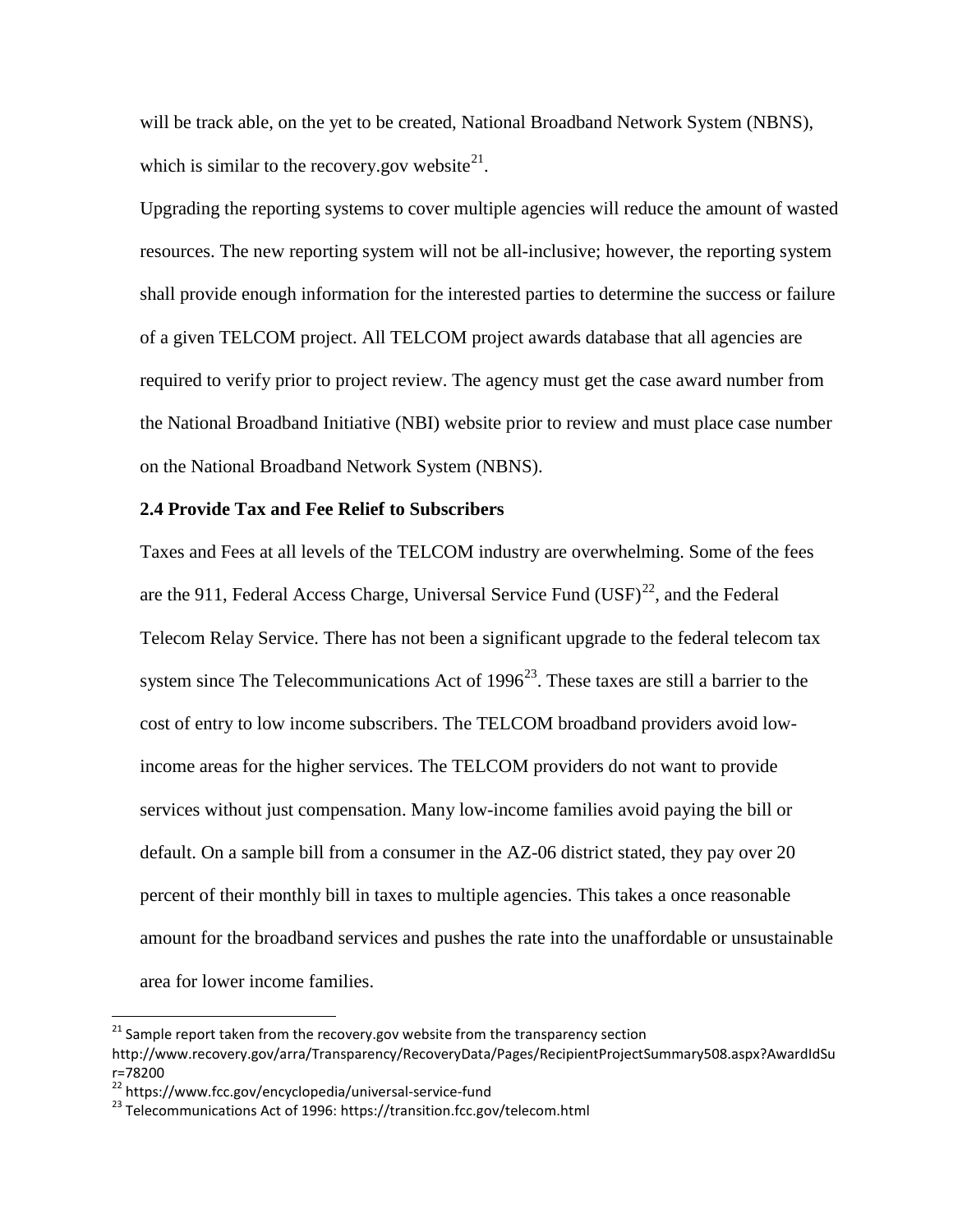# <span id="page-14-0"></span>**2.5 Incentivize Greater than 1Gbps Services**

For the TELCOM providers the cost of providing "state of the art" or the "latest and greatest" broadband services runs into the billions of dollars. From upgrading the infrastructure, changing equipment and installation techniques, the move to fiber is expensive. Many of the mid to large scale TELCOM providers are putting off, at least for now large-scale improvements, except for their highest performing markets. The BOC can propose tax incentives to smaller TELCOM providers to open up market competition. Subsidizing these TELCOM providers, for a limited amount of time or give them a very low interest rate loans or surety bonds for improving broadband services. Federally provided loans with a maximum of 3 percent interest can create stimulus in construction and procuring equipment to improve our nation's entire broadband network. Another method to incentivize the 1Gbps push is by phasing out to lower T1 or DSL line based technology.

## <span id="page-14-1"></span>**2.6 Digital Literacy Training**

Provide further digital literacy training programs in disadvantaged areas. This was in the conclusion of the Lifeline Broadband Pilot Program Staff Report  $(LBPPSR)^{24}$  $(LBPPSR)^{24}$  $(LBPPSR)^{24}$ , dated 5/22/2015. In the AZ-06 congressional district, Scottsdale Community College is located on the Salt River-Pima native nation land, and can provide excellent central location to provide resources and training for the native nations in the district. A free to the public digital literacy training workshop can be held once a semester for a few hours in a day to help bridge the gap in the digital divide for native nations.

Expanding the digital literacy training programs to a nationwide event can bring positive changes to bridging the digital divide. Many areas of the nation know what broadband or the

<span id="page-14-2"></span><sup>&</sup>lt;sup>24</sup> http://transition.fcc.gov/Daily\_Releases/Daily\_Business/2015/db0522/DA-15-624A1.pdf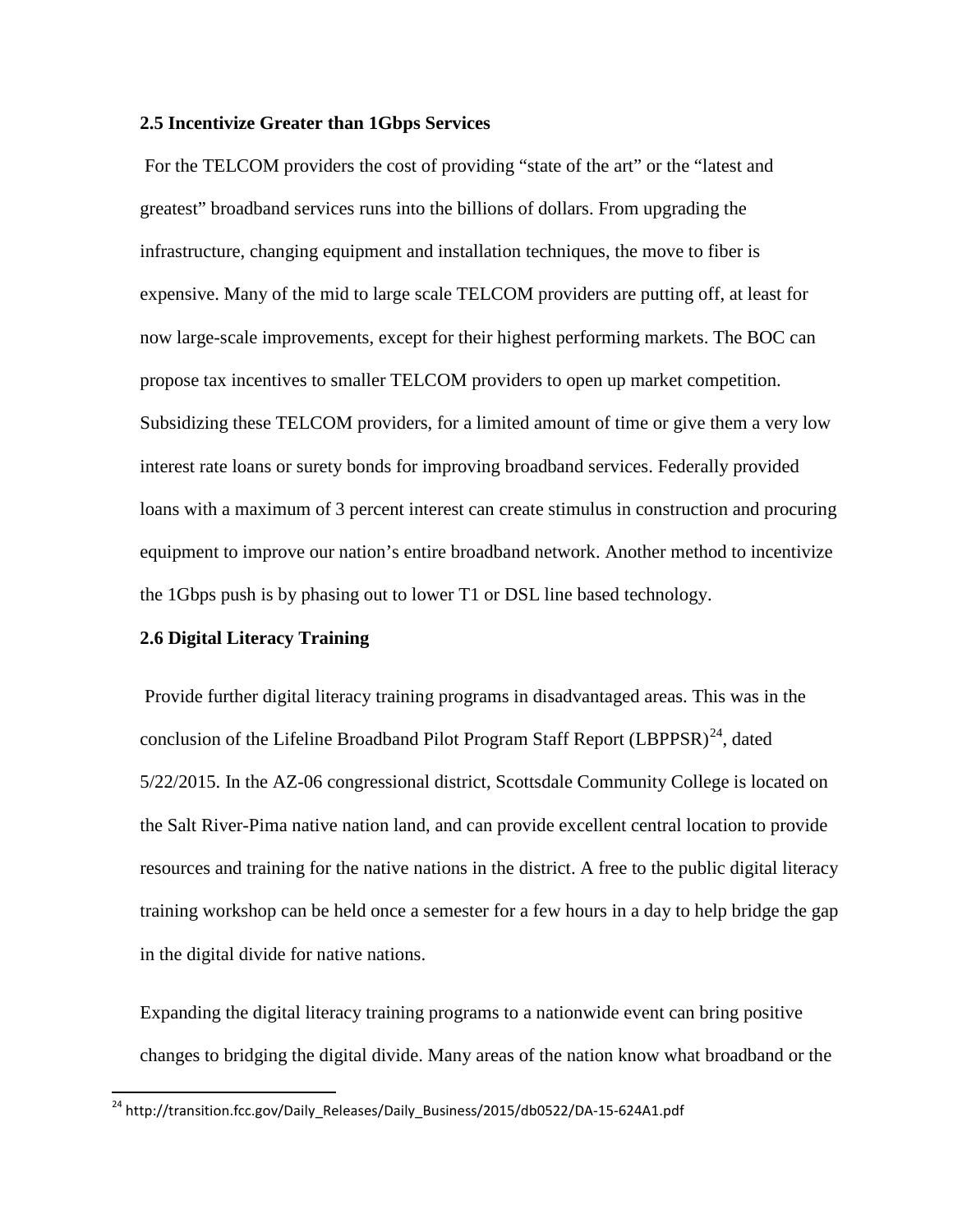internet is in general terms, however lack the fundamental understanding of how these services can benefit their daily lives. Digital literacy programs can educate participants in small-scale community based economies by providing discounted rates on services they commonly used based on their individual free market economy.

# <span id="page-15-0"></span>**2.7 Provide Rebates, Subsidies or Price Caps on Under 25Mbps/3Mbps Services**

The LBPPSR report<sup>[25](#page-15-1)</sup> provides a good framework for solving many of the problems lower income subscribers face. The issue with the report now invalid due the FCC's implementation of the new Broadband definition<sup>[26](#page-15-2)</sup>. The LBPPSR study uses a multiple tier and discount rates in relationship to TELCOM providers cost, allowing for an emerging market. As the speeds, increase the rate of the subsidy decreases.

There were two native nations selected in the report, however, they are not in the AZ-06 congressional district and the data may not be relatable. There was no indication of a price cap or a maximum speed in tables 7, 8a and 8b. The last line in the tables could be the fastest available speed to be in the program, which is sensible, as not all TELCOM providers have reached the new broadband regulations in all areas<sup>27</sup>. This could be a factor in relationship to digital literacy of the individual subscriber.

The Household Value Index<sup>[28](#page-15-4)</sup> rates the United States at \$3.52 per Megabit per second (pmps). This is higher than the EU \$3.23 pmps, and the G8 \$3.44 pmps, Russia is at \$0.63 pmps. This is due in part to the higher monthly rates charged subscribers, the GDP per capita does play a part in this equation, but to look strictly as geographic area as a problem for the United States to provide broadband coverage is simply not true.

<span id="page-15-2"></span><span id="page-15-1"></span><sup>&</sup>lt;sup>25</sup> http://transition.fcc.gov/Daily\_Releases/Daily\_Business/2015/db0522/DA-15-624A1.pdf<br><sup>26</sup> https://transition.fcc.gov/Daily\_Releases/Daily\_Business/2015/db0129/DOC-331760A1.pdf<br><sup>27</sup> https://transition.fcc.gov/Daily\_Rel

<span id="page-15-3"></span>

<span id="page-15-4"></span>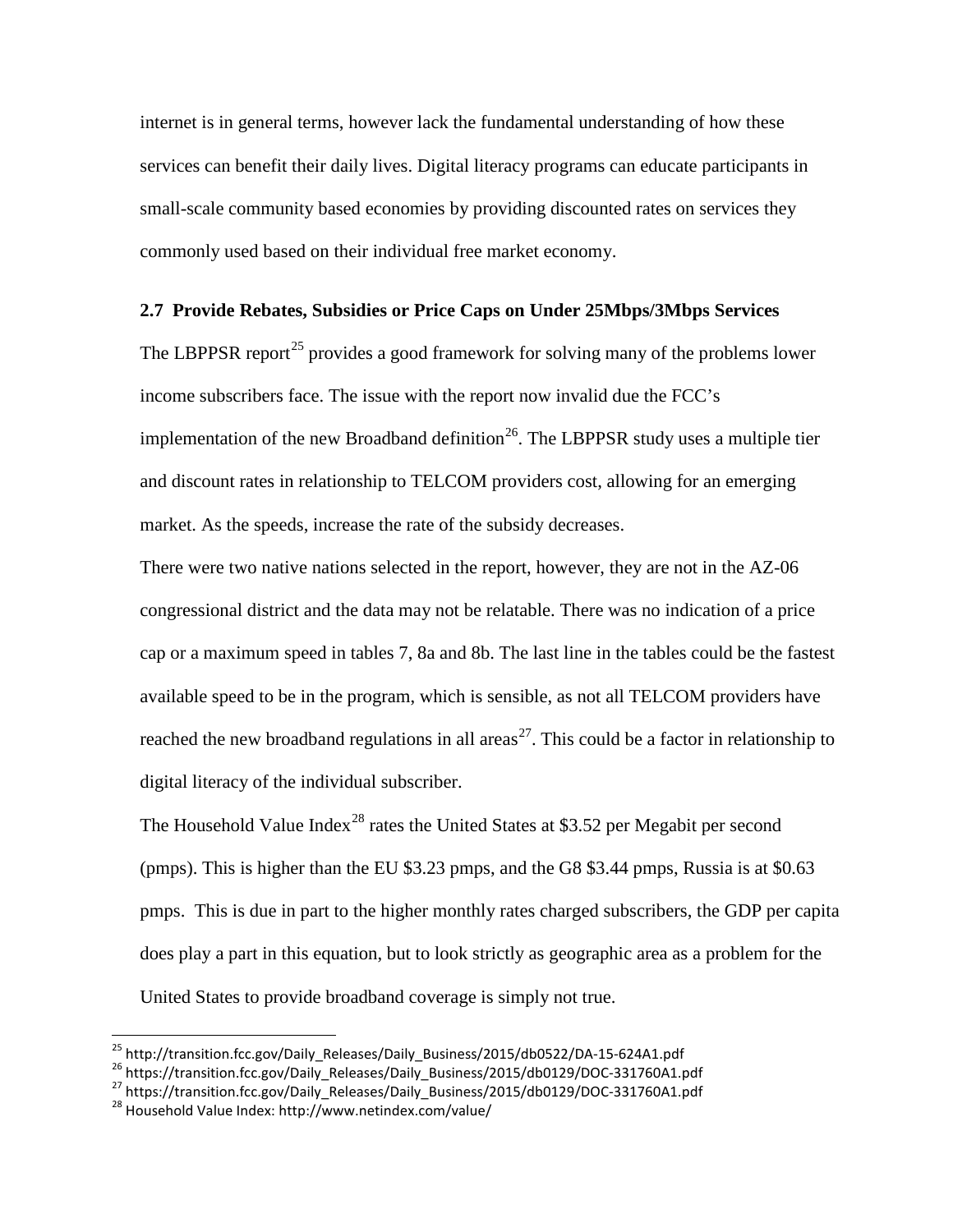#### <span id="page-16-0"></span>**2.8 Reduce or Eliminate Fees on Broadband Expansion Projects**

Fees is one area the BOC to must reorganize, there are simply too many of them, some examples are: franchise, construction and right-of-way access fees, paid by TELCOM providers (and their assignees) on federally awarded grant projects, within any public rightof-way.

The BOC can address the issue through a streamlined permit policy that holds jurisdiction over project construction process, through the by NBPB, per agency<sup>[29](#page-16-2)</sup>, for the duration of the project. After the project is complete, the 'bonding agency' for the NBPB relinquishes control to the rights-of-way to the original owner. This process is not eminent domain, merely a bond function to assume responsibility for improving the Broadband network in sensitive locations where competing interests exist.

The BOC needs to address the single points of failure within the Broadband network, some are forced upon TELCOM providers, due to physical limitations, land ownership, and environmental risks (whether real or perceived) from governmental policy decisions.

# <span id="page-16-1"></span>**3. Conclusion**

The BOC can continue the excellent progress the United States has made as a country in providing broadband services. There are many well-known struggles, such the rural areas, native nations, low-income and higher crime neighborhoods that lack the broadband technologies based on the FCC's latest regulations. Those areas that have under 25Mbps/3Mbps need classifying into a separate upgrade broadband map product at the

<span id="page-16-2"></span><sup>&</sup>lt;sup>29</sup> A Sample Permit Bond as issued by the Central Arizona Water Conservation District (CAWCD) http://www.capaz.com/Portals/1/Documents/2012-03/Lands/Permit%20Bond%20Example.pdf. This bond needs modifying to cover the additional legal requirements, as needed.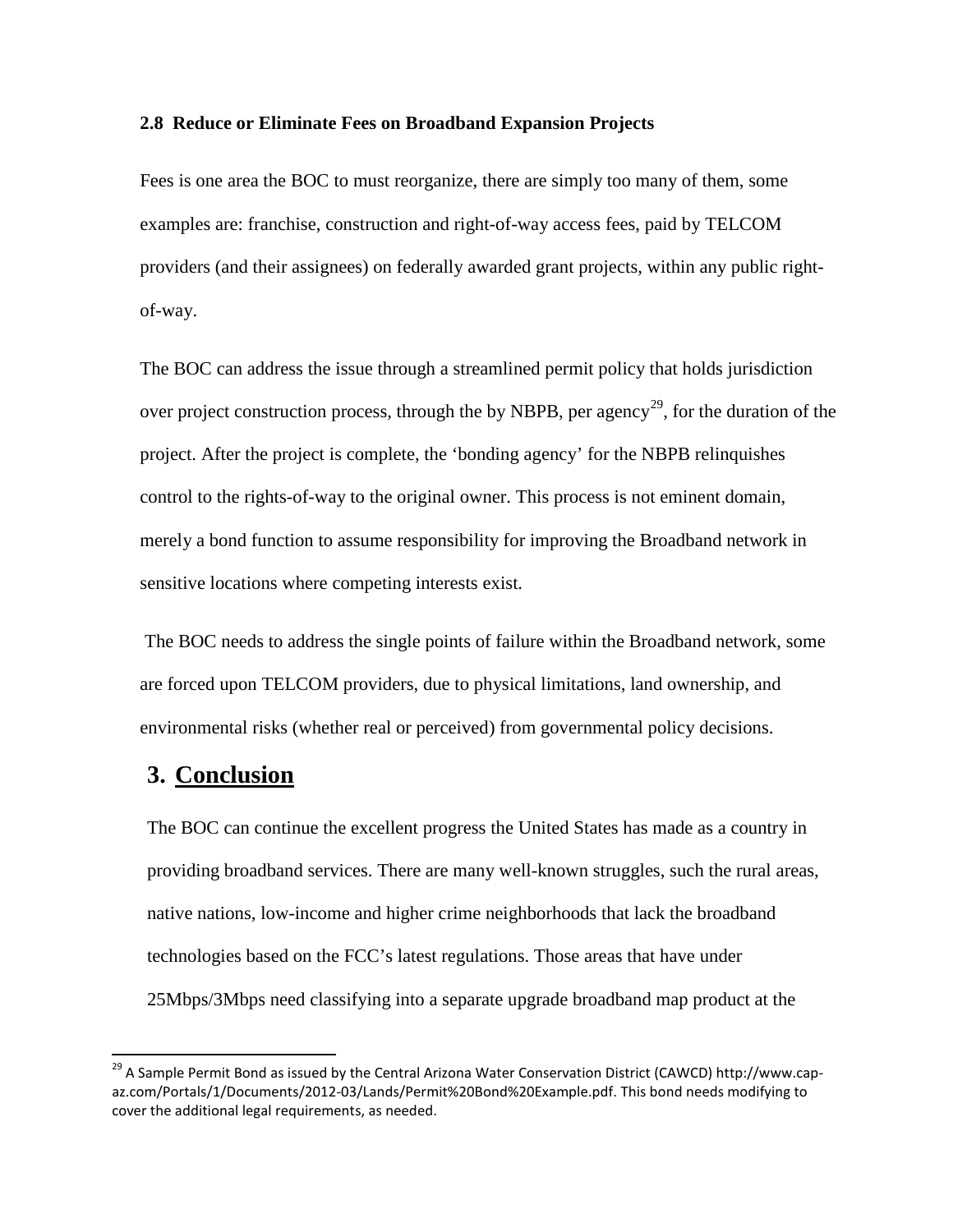NBM website. The eight policy areas that are recommended in this letter were implemented in part, in some locales, under test pilot programs by either the FCC or another governmental agency in cooperation with the NTIA. Some of these programs should be reviewed based on the constantly changing standards in broadband technology and need to have a proper set of rules establishing the future of broadband services.

## <span id="page-17-0"></span>**3.1 Disclaimer and Retainer of Rights**

All information provided in this letter is published to the public in good faith and is for general purposes only. This general disclaimer holds the author harmless from any claim or warranties about the completeness, reliability and accuracy of the information contained within. All material is subject to copyright by their respective owners and not reproduced in any form without their expressed written consent, and from this author. While every effort was made to make the information as accurate as possible, the author makes no claims, promises or guarantees about the data and expressly disclaims any liability for errors and omissions in the contents of this letter.

No references to commercial products, services or processes are contained within, all NDA's are provided at request, however, must be approved by the third party, in writing, prior to release. If a third party company mentioned herein refuses to release the NDA, the requestor, will be notified by this author of their decision, in writing. HTTP hyperlinks contained within the document were removed for security reasons. All links in the footnotes were functional as of June 4, 2015. The links should be copied beginning from the http:// and removing any spaces at the end of the link and pasted into a web browser. Acknowledgements for adopting original policy recommendation(s), even in part, must cite the author of this letter. The author retains all rights to the individual opinions and policy recommendation provided herein.